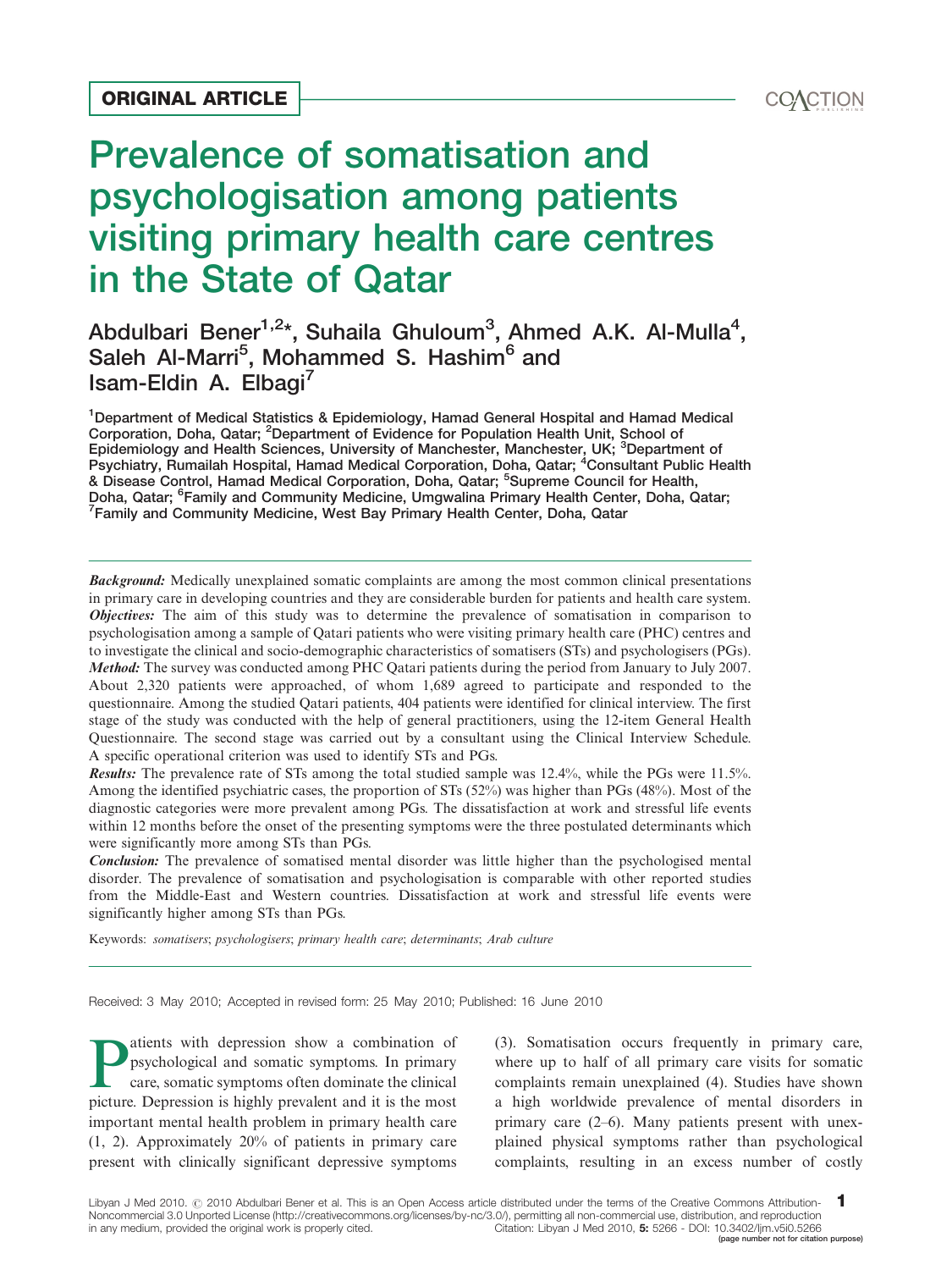clinical investigations (59). Somatisation disorder is characterised by a lifetime history of multiple, medically unexplained physical symptoms that produce discomfort and disabilities. Patients with somatic disorder are difficult to treat and they function poorly in their daily lives.

Somatisation has been defined as the experience and expression of psychological distress by somatic symptoms and the consequential need for medical condition. It is prevalent, expensive and difficult problem for general practitioners (GPs). Although it has been estimated that 5% of patients in general practices present with severe forms of somatisation (5), this disorder is clearly underdiagnosed and on many occasions physicians tend to repeatedly pursue an organic aetiology for the patients' complaints using multiple test procedures, medication and surgical operations instead of recognising a somatisation disorder  $(4, 5-9)$ .

Research studies published over the last two decades indicate that patients presenting with symptoms lacking adequate medical basis are commonly encountered in all medical care settings  $(6-13)$ . Most somatising patients present with multiple symptoms, referred to any body part or function or organ system and imitating any bodily disease.

Psychological problems have always been speculated as underlying cause of somatisation. Somatisation is hypothesised to be an expression of personal and social distress in the form of bodily complaints with medical help-seeking. It is also reported that some cultures stigmatise psychological disorder more than others (13). On the other hand, psychologisation was identified as operational criteria according to El Rufaie et al. (13) and Bridges et al. (14). This includes psychological presentation, psychological attribution and psychiatric illness.

To date, there has been a tendency to focus on the psychological symptoms of depression rather than the somatic symptoms. Failure to recognise somatic symptoms, such as low energy, sleep disturbance, reduced appetite, general aches and pains as components of depressive illness is associated with significant health care expenditure.

Several studies of the past years have shown that somatoform disorders are common in the community and the primary care system (10, 15). But in the Middle-East region, little is known about the prevalence of somatisation and psychologisation in the general population. In the State of Qatar, this is the first study about the prevalence of somatised mental disorder in comparison to psychologised mental disorder among a sample of Qatari primary care patients. The aim of this study was to determine the prevalence and to investigate the clinical and socio-demographic characteristics of somatisers (STs) and psychologisers (PGs).

## Patients and methods

This is a cross-sectional study based on the primary health care clinics of Qatar. The survey was conducted among Qatari nationals between 25 and 65 years of age during a period from January to July 2007.

A multistage stratified sampling design was developed using the administrative divisions of the primary health centres in Qatar that had approximately equal numbers of inhabitants. The sample size was determined on a priori presumption that the prevalence rate of somatisation in Qatar would be more or less similar to rates found for several other countries in the Arabian Gulf and Eastern Mediterranean (13, 15), where the reported prevalence of somatisation among adults ranged from 15% to 20%. Assuming the prevalence of somatisation to be 17%, with the 99% confidence interval for an error of 2% at the level of significance, a sample size of 2,320 would be required to meet the specific objectives of the study. Of the total 22 primary health care clinics available, 10 were selected at random. Of these, eight were located in urban and two in semi-urban areas of Qatar. This study was approved by research and ethical committee of Hamad Medical Corporation, Qatar.

During the study period, a consecutive series of 2,320 patients were selected from the register of the recruited health centres. Only patients attending the primary health care centres for scheduled routine follow-up appointments or new complaints were approached. Of the approached 2,320 patients, 1,689 responded to the 12-item General Health Questionnaire (GHQ-12) with a response rate of 72.8%. The purpose of this study was explained to the patients for obtaining consent. We have assured them the confidentiality of their information. The research assistants conducted a face-to-face interview with the patients and completed questionnaires until they reached the required sample size. Patients with severe mental illness and chronic diseases diagnosed clinically by physicians were excluded. Also, patients who were not willing to disclose their personal information and medical history were not included in this study (631 patients).

A consultant and three GPs carried out the research assessments all of whom had previous training. Training held two sessions for administering the GHQ-12, the socio-demographic questionnaire, CIS and the procedure as a whole. After dealing with the presenting complaint, eligible patients were invited by the GP to take part.

The individuals were considered to be probable cases for clinical interview on the bases of scores above the cut-off point on GHQ-12 items. A sample of 404 out of 1,689 (23.9%) scored more than 13 in GHQ were planned for the Clinical Interview Schedule (CIS) using CIS questionnaire. Identified cases were assigned diagnoses according to the ICD-10 classification of Mental Illness (16). The severity of their illness was measured according to the total weighted score (TWS) scores.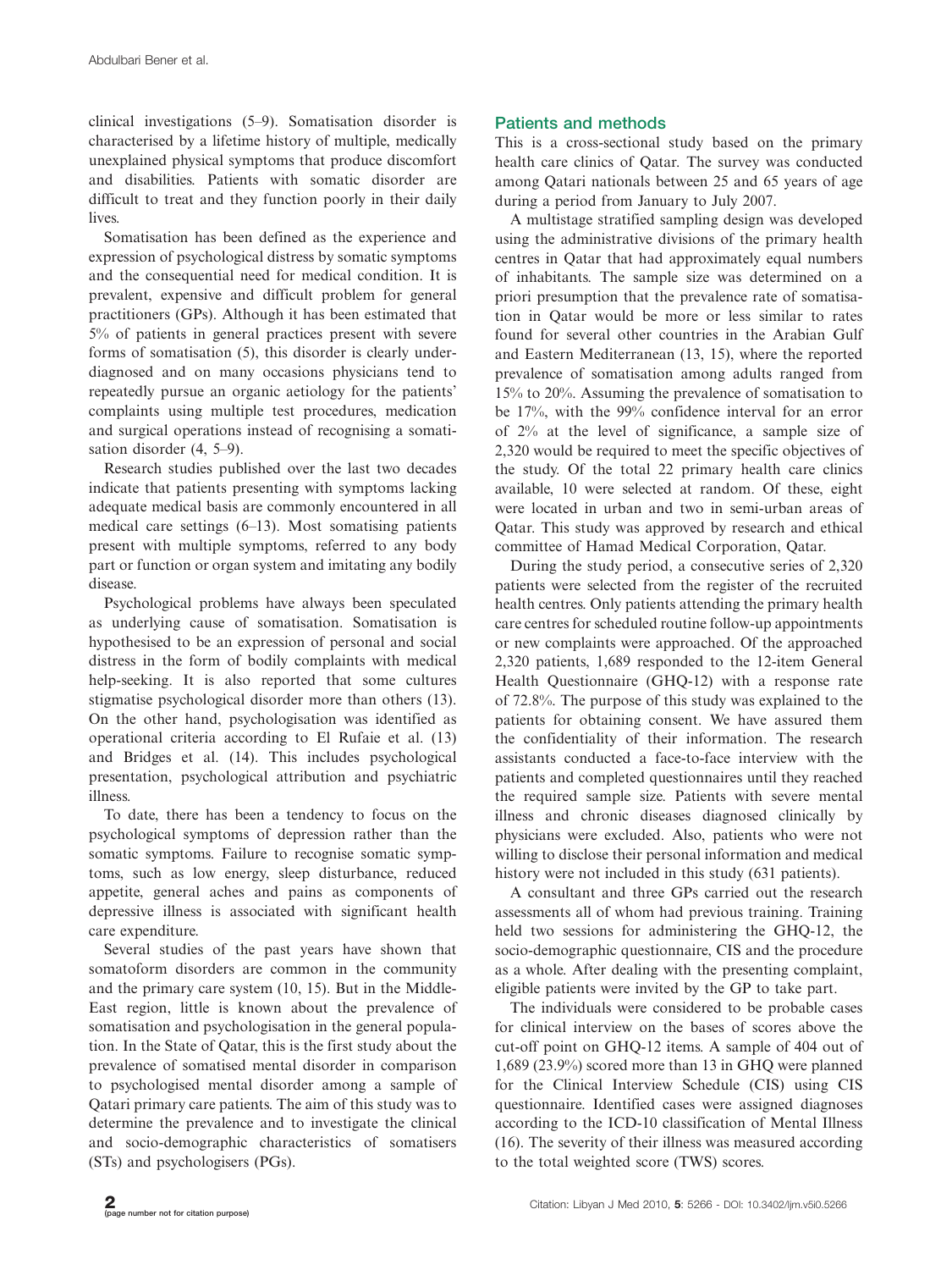### Psychiatric instruments

### Arabic version of the 12-item General Health Questionnaire (GHQ-12)

The GHQ was developed by Goldberg et al. (17) as a self-administered questionnaire that would identify non-psychotic psychiatric cases. The GHQ-12 is the shortest version of the GHQ and it is concerned mainly with psychoemotional disturbance. The Arabic version of the GHQ-12 has already proven to be a valid instrument for screening psychiatry morbidity among Arab primary health care patients in Qatar (1).

### The Clinical Interview Schedule (CIS)

CIS is a semi-structured psychiatric questionnaire developed for use in community surveys. It consists of questions designed to elicit the presence or absence of 10 defined psychiatric symptoms and 12 manifest abnormalities (17).

| Each item of psychiatric symptoms and manifest             |
|------------------------------------------------------------|
| abnormality was graded on 5 points $(0-4)$ , 0 = absent,   |
| 1 = mild, 2 = moderate, 3 = severe, 4 = very severe). The  |
| TWS is calculated by adding the sum of the 10 'reported    |
| symptoms' scores plus twice the sum of the 12 'manifest    |
| abnormality' scores. For the purpose of this study the     |
| criteria used to define a psychiatric case was a TWS of 20 |
| or more. This threshold was found appropriate when         |
| previously used in UAE (13, 18, 19).                       |

To avoid ambiguity and overgeneralisation in using the term 'somatisation' in this sample, we adopted the restrictive operational criteria set by Bridges and Goldberg (20) and El Rufaie et al. (13). The Bridges and Goldberg criteria for somatisation include two termswhich are subject to rating bias. First is the decision required of the interviewer as to whether the physical symptoms can be

Table 1. The socio-demographic characteristics of somatisers and psychologisers

|                          |                                     |                 | Somatisers $n = 210$ Psychologisers $n = 194$ |                   |                      |
|--------------------------|-------------------------------------|-----------------|-----------------------------------------------|-------------------|----------------------|
| Variables                | Entire study group<br>$(N=1,689)^a$ | Frequency n (%) | Frequency n (%)                               | Total $(N = 404)$ | p-Value significance |
|                          |                                     |                 |                                               |                   |                      |
| Age in years             |                                     |                 |                                               |                   |                      |
| $<$ 30                   | 226 (13.4)                          | 40 (19.0)       | 15(7.7)                                       | 55 (13.6)         | 0.010                |
| $30 - 39$                | 727 (43.0)                          | 85 (40.5)       | 86 (44.3)                                     | 171 (42.3)        |                      |
| $40 - 49$                | 616 (36.5)                          | 73 (34.8)       | 78 (40.2)                                     | 151 (37.4)        |                      |
| $50 - 60$                | 120(7.1)                            | 12(5.7)         | 15(7.7)                                       | 27(6.7)           |                      |
| Sex                      |                                     |                 |                                               |                   |                      |
| Male                     | 893 (52.9)                          | 102 (48.6)      | 109 (56.2)                                    | 211 (52.2)        | <b>NS</b>            |
| Female                   | 796 (47.1)                          | 108 (51.4)      | 85 (43.8)                                     | 193 (47.8)        |                      |
| <b>Marital status</b>    |                                     |                 |                                               |                   |                      |
| Single                   | 184 (10.9)                          | 31(14.8)        | 37(19.1)                                      | 68 (16.8)         | <b>NS</b>            |
| Married                  | 1,505 (89.1)                        | 179 (85.2)      | 157 (80.9)                                    | 336 (83.2)        |                      |
| <b>Educational level</b> |                                     |                 |                                               |                   |                      |
| Illiterate               | 240 (14.2)                          | 21(10.0)        | 35 (18.0)                                     | 56 (13.9)         | <b>NS</b>            |
| Elementary               | 313 (18.5)                          | 42 (20.0)       | 34 (17.5)                                     | 76 (18.8)         |                      |
| Intermediate             | 488 (28.9)                          | 60 (28.6)       | 58 (29.9)                                     | 118 (29.2)        |                      |
| Secondary                | 341 (20.2)                          | 47 (22.4)       | 36 (18.6)                                     | 83 (20.5)         |                      |
| University               | 307 (18.2)                          | 40 (19.0)       | 31(16.0)                                      | 71 (17.6)         |                      |
| Occupation               |                                     |                 |                                               |                   |                      |
| Business man             | 229 (13.6)                          | 29 (13.8)       | 24 (12.4)                                     | 53(13.1)          | <b>NS</b>            |
| Clerical/Administrative  | 544 (32.2)                          | 70 (33.3)       | 63 (32.5)                                     | 133 (32.9)        |                      |
| Police/Military          | 255(15.1)                           | 30(14.3)        | 32(16.5)                                      | 62 (15.3)         |                      |
| House wife               | 363 (21.5)                          | 40 (19.0)       | 44 (22.7)                                     | 84 (20.8)         |                      |
| Professional             | 298 (17.5)                          | 41 (19.5)       | 31(16.0)                                      | 72 (17.8)         |                      |

<sup>a</sup>A total of 1,689 patients were the study patients who responded to the 12-item General Health Questionnaire (GHQ). Note: NS, not significant.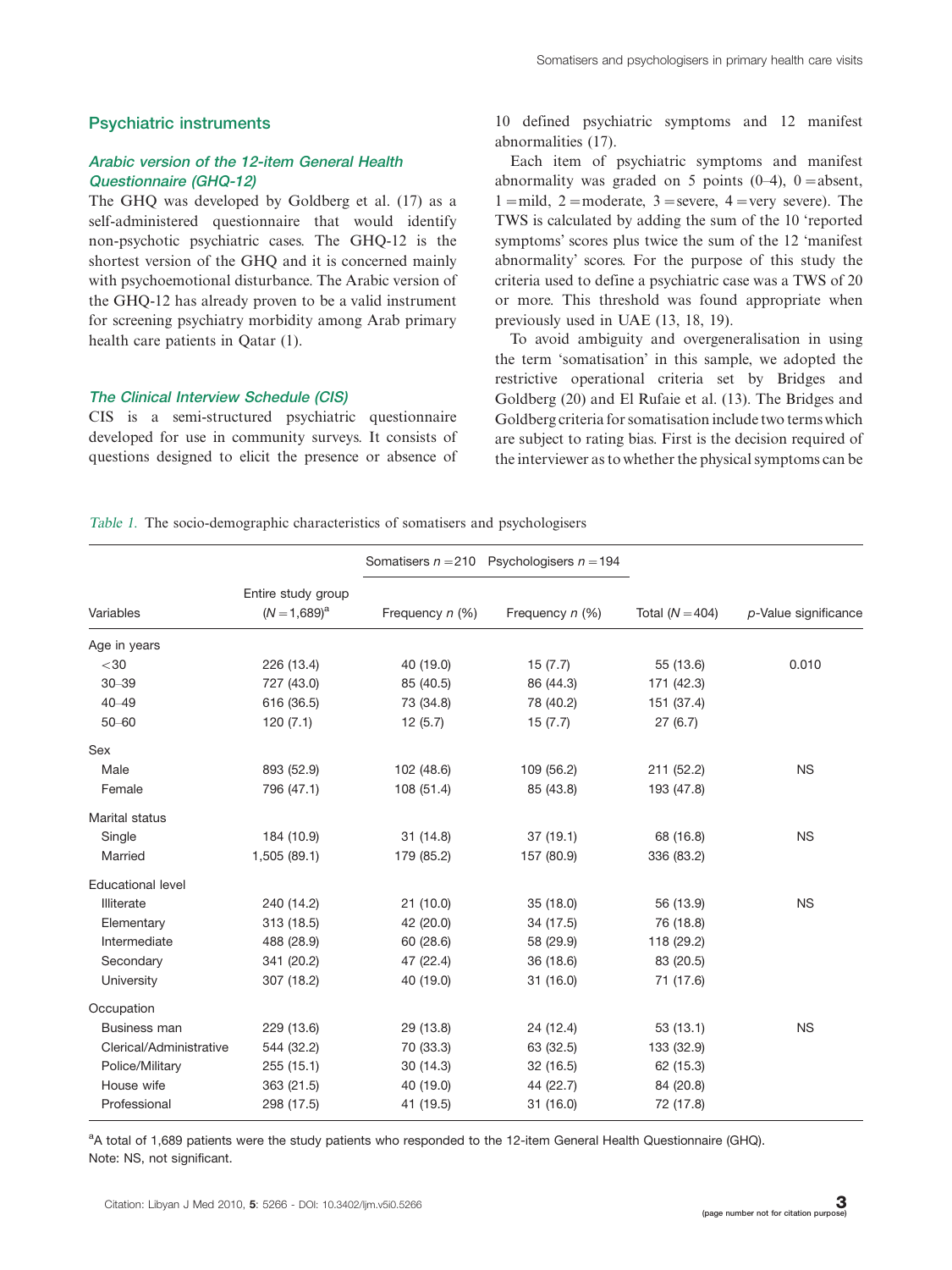explained by the psychiatric disorder, and second is the interviewer's opinion on whether these symptoms could be alleviated by suitable treatment. The classification of the PGs and STs is as follows:

- 1) STs: patients with psychiatric disorder who presented to their GP with physical complaints, but in whom a functional diagnosis was recorded.
- 2) PGs: patients with psychiatric disorder who presented to their GP with psychological complaints.

Among the 404 psychiatric cases identified, 210 patients were classified as STs and 194 patients were PGs according to Bridges and Goldberg's operational criteria (20).

The Statistical Package for Social Sciences programme was used for the statistical analysis. Student's  $t$ -test was used to ascertain the significance of differences between mean values of two continuous variables and confirmed by non-parametric Mann-Whitney test. Chi-square and Fischer's exact tests were performed. Multivariate stepwise linear regression analysis was performed to determine the predictors of STs and PGs. The level  $p \leq$ 0.05 was considered as the cut-off value for significance.

### **Results**

From the total of 1,689 patients studied, 404 were identified for CIS (23.9%). Mean age  $\pm$  SD of STs and PGs were  $37.0+7.2$  and  $39.4+6.7$ , respectively.

The socio-demographic characteristics of STs and PGs are shown in Table 1. Among the 404 identified psychiatric cases, 210 patients were STs (52%) and 194 were PGs (48%), a ratio of 1.1:1. The prevalence of somatisation was 12.4% of the total studied sample, while for psychologisation it was 11.5%. There is a significant difference noted in respect of age between STs and PGs. Somatisation and psycholgisation were significantly more frequent among the middle-aged patients, especially in the age group of 30–39 years (40.5% vs. 44.3%;  $p = 0.01$ ). Somatisation was higher in female patients (51.4%), whereas psychologisation was more frequent in male patients (56.2%). There were no significant differences observed in their gender, marital status, education and occupation.

The severity of psychiatric illness as measured by the TWS of the patients suffering from different types of disorders is given in Table 2. The severity of the psychiatric illness; generalised anxiety disorder, depressive episode, recurrent depressive disorder, dysthymia, prolonged depressive reaction were significantly more in PGs ( $p < 0.001$ ).

Results of the comparison of postulated determinants in both STs and PGs are shown in Table 3. Family history of psychiatric disorder  $(p=0.014)$  and physical illness during adulthood were higher in PGs than STs. Significant physical illness during adulthood before the onset of presenting symptoms was significantly higher in PGs Table <sup>2</sup>. The severity of psychiatric illness in both somatisers and psychologisers

|                                          | Somatisers                | Psychologisers     |           |
|------------------------------------------|---------------------------|--------------------|-----------|
| Diagnosis                                | <b>TWS</b><br>$Mean + SD$ | TWS<br>$Mean + SD$ | p-Value   |
| Generalised anxiety<br>disorder          | $22.9 + 5.9$              | $29.3 + 8.7$       | < 0.001   |
| Mixed anxiety and<br>depressive disorder | $31.6 + 9.0$              | $31.1 + 9.1$       | <b>NS</b> |
| Depressive episode                       | 6.4 $\pm$ 7.7             | $25.0 + 4.7$       | 0.029     |
| Recurrent depressive<br>disorder         | $27.5 + 4.5$              | $33.3 + 6.9$       | < 0.001   |
| Dysthymia                                | $22.2 + 1.1$              | $27.7 + 5.9$       | < 0.001   |
| <b>Brief depressive</b><br>reaction      | $24.4 + 6.4$              | $28.5 + 9.4$       | < 0.001   |
| Prolonged depressive<br>reaction         | $29.3 + 6.4$              | $29.6 + 8.1$       | ΝS        |
| Somatisation disorder $25.7 + 4.0$       |                           | a                  |           |
| Obsessive<br>compulsive disorder         | a                         | $36.0 + 0$         |           |
| Social phobia                            | a                         | $29.0 + 0$         |           |

<sup>a</sup>No reported cases.

Note: NS, not significant; TWS, total weighted score.

 $(23.2\%; p = 0.007)$ . Dissatisfaction at work was significantly higher in STs (63.8%;  $p = 0.007$ ), while dissatisfaction with social life was significantly higher in PGs  $(77.8\%; p = 0.007).$ 

The factors associated with STs and PGs using multivariate stepwise linear regression analysis is listed in Table 4. General health and adverse childhood experience were strong positive predictors for STs. General health and impairing family or social life were significant positive predictors for PGs.

### **Discussion**

Most episodes of depression and anxiety  $-$  the common mental disorders - are contained and managed in primary care. Common somatic symptoms are the main reason for the primary health care visits; they are also concomitants of anxiety and depression (14). Many patients with psychological disorders present to their GP with common somatic symptoms. This combination has been referred to as 'somtisation' and is associated with lower rates of diagnosis of depression and anxiety. Most studies in other countries have looked at patients' beliefs about their symptoms that have focused on the dichotomy between somatising and psychologising. In the Arab region, very few studies have been conducted on somatisation and this study is the first attempt to document the differences between STs and PGs in primary care Qatari patients.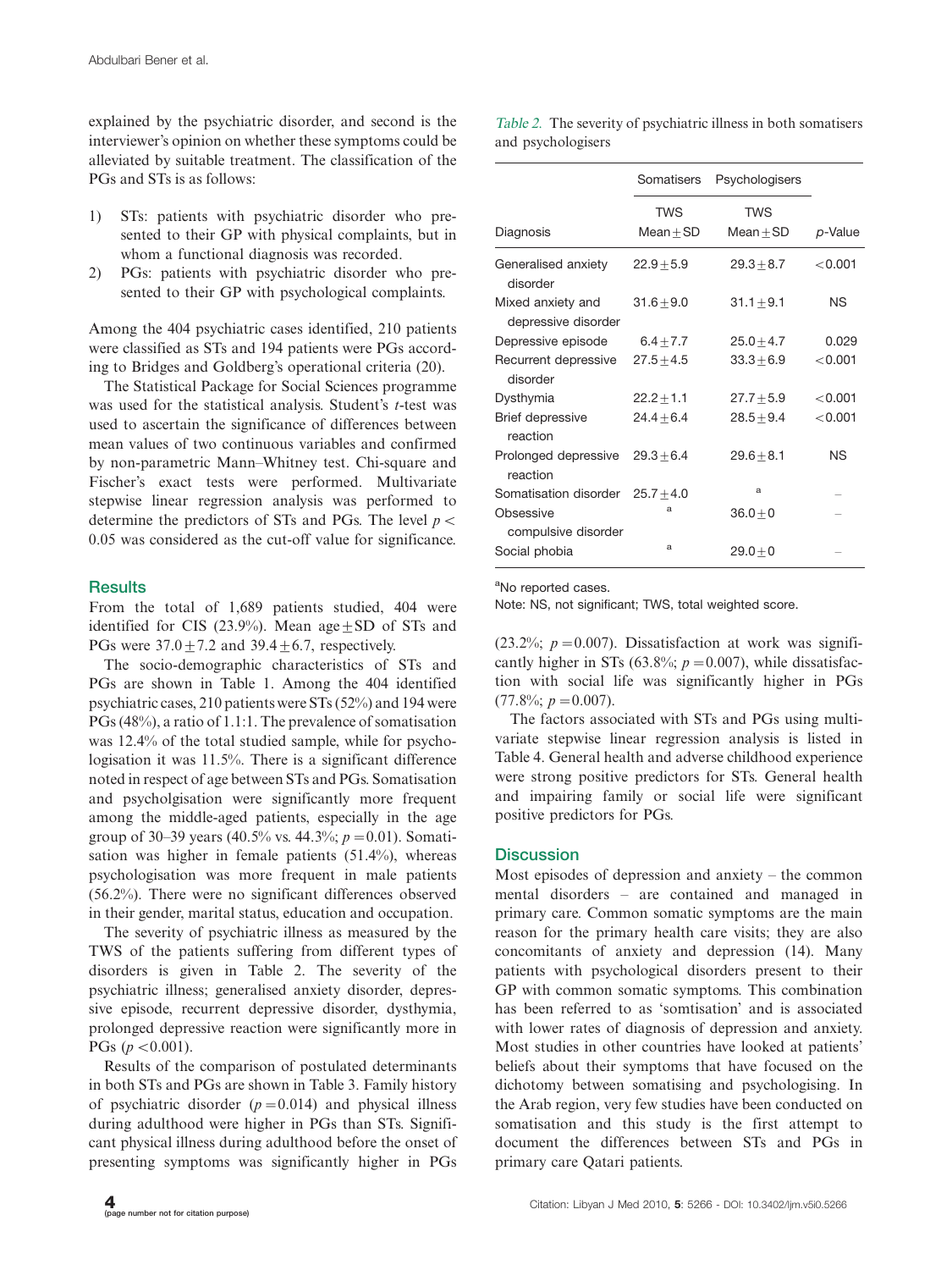|   | さく                                                                                       |
|---|------------------------------------------------------------------------------------------|
|   | ֧֧֧֧֧֧֧֧֧֧֧֧֧֧֧֛֪֧֛֪֛֛֛֪֛֚֚֚֚֚֚֚֚֚֚֚֚֚֚֚֚֚֚֚֚֚֚֚֚֚֚֚֚֚֝֝֓֝֓֝֓֝֓֝֓֝֬֝֬֝֓֝֬֝֬֝֓֝֬֝֬֝֝֝֝֝֝֝ |
|   | to in haita concernation and morale close<br>ׇ֚֘֝֬                                       |
|   | $\frac{1}{2}$                                                                            |
|   |                                                                                          |
|   |                                                                                          |
| į | $\vdots$                                                                                 |
|   |                                                                                          |
|   |                                                                                          |
|   |                                                                                          |
|   | $\frac{1}{2}$                                                                            |
|   |                                                                                          |
|   |                                                                                          |
| I | i                                                                                        |
|   |                                                                                          |
| ŀ | ā<br>i                                                                                   |

|           |                                                             | Total $(n=404)$ |            |            | Somatisers $(n = 210)$ | Psychologisers (n = 194) |            |                                      |
|-----------|-------------------------------------------------------------|-----------------|------------|------------|------------------------|--------------------------|------------|--------------------------------------|
| Variables |                                                             | Yes, n (%)      | No, n (%)  | Yes, n (%) | No, n (%)              | Yes, n (%)               | No, n (%)  | significance<br>p-Value <sup>*</sup> |
|           | Significant physical illness during childhood               | 66 (16.3)       | 338 (83.7) | 31(14.8)   | 179 (85.2)             | 35 (18.0)                | 59 (82.0)  | S                                    |
|           | Other adverse childhood experiences                         | 177(43.8)       | 227 (56.2) | 98 (46.7)  | 112(53.3)              | 79 (40.7)                | 115(59.3)  | $\frac{8}{2}$                        |
|           | Significant physical illness during adulthood before the    | 72(17.8)        | 332 (82.2) | 27 (12.9)  | 183(87.1)              | 45 (23.2)                | 149 (76.8) | 0.007                                |
|           | onset of presenting symptoms                                |                 |            |            |                        |                          |            |                                      |
|           | Family history of significant physical illness              | 116(28.7)       | 288 (71.3) | 55 (26.2)  | 155 (73.8)             | 61 (31.4)                | 133 (68.6) | $\frac{8}{2}$                        |
| 5         | onset<br>Dissatisfaction, during the 12 months before the   |                 |            |            |                        |                          |            |                                      |
|           | of symptoms, with:                                          |                 |            |            |                        |                          |            |                                      |
|           | (a) Marital and/or family life                              | 202 (50.0)      | 202 (50.0) | 98 (46.7)  | 112(53.3)              | 104(53.6)                | 90 (46.4)  | $\frac{8}{2}$                        |
|           | (b) Work                                                    | 232 (57.4)      | 172(42.6)  | 134(63.8)  | 76 (36.2)              | 98 (50.5)                | 96 (49.5)  | 0.007                                |
|           | (c) Social life                                             | 289 (71.5)      | 115(28.5)  | 38 (65.7)  | 72(34.3)               | 51 (77.8)                | 43 (22.2)  | 0.007                                |
|           | Family history of psychiatric disorder                      | 70(17.3)        | 334 (82.7) | 27 (12.9)  | 83 (87.1)              | 43 (22.2)                | 51 (77.8)  | 0.014                                |
|           | Stressful life events within the 12 months before the onset | 219 (54.2)      | 85 (45.8)  | 34 (63.8)  | 76 (36.2)              | 85 (43.8)                | 09 (56.2)  | 10001                                |
|           | of the presenting symptoms (other than the above)           |                 |            |            |                        |                          |            |                                      |
|           |                                                             |                 |            |            |                        |                          |            |                                      |

\*Chi-square test was performed.<br>Note: NS, not significant. \*Chi-square test was performed.

Note: NS, not significant.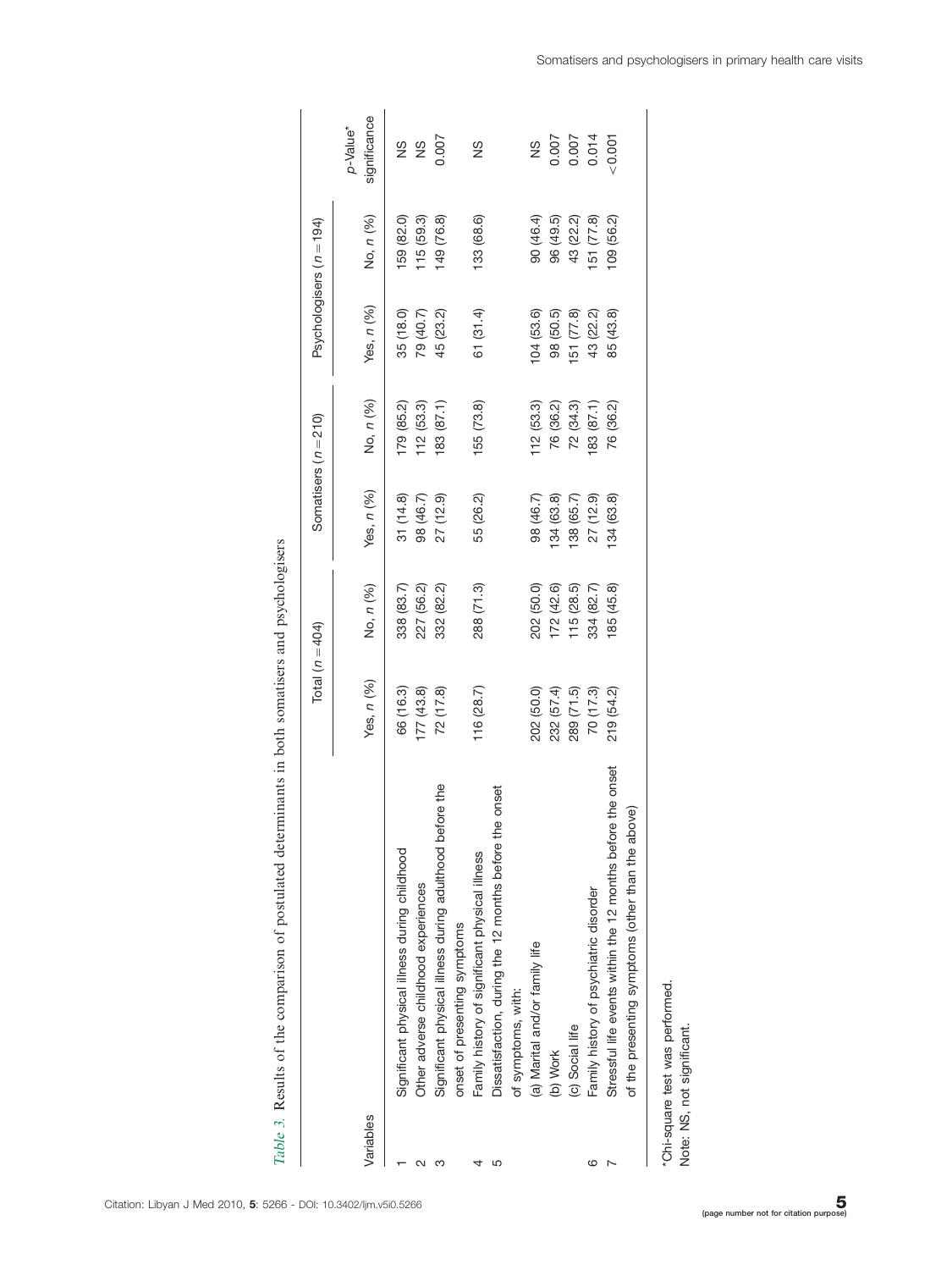|                                               | Regression coefficient $(\beta)$ | Standard error | t-Value  | p-Value |
|-----------------------------------------------|----------------------------------|----------------|----------|---------|
| Somatisers                                    |                                  |                |          |         |
| Independent variables                         |                                  |                |          |         |
| General Health (GHQ score)                    | 1.012                            | 0.072          | 14.075   | < 0.001 |
| Dissatisfaction with social life              | $-6.451$                         | 1.077          | $-5.992$ | < 0.001 |
| Adverse childhood experience                  | 2.530                            | 0.851          | 2.974    | 0.003   |
| Significant physical illness during childhood | $-3.374$                         | 1.283          | $-2.629$ | 0.009   |
| Significant physical illness in adulthood     | $-2.519$                         | 1.216          | $-2.072$ | 0.040   |
| $R^2$ = 52.7, Adjusted $R^2$ = 50.9           |                                  |                |          |         |
| Psychologisers                                |                                  |                |          |         |
| Independent variables                         |                                  |                |          |         |
| General Health (GHQ score)                    | 0.854                            | 0.103          | 8.293    | < 0.001 |
| Impairing family or social life               | 2.929                            | 0.675          | 4.343    | < 0.001 |
| $R^2 = 48.4\%$ , Adjusted $R^2 = 46.7$        |                                  |                |          |         |

Table <sup>4</sup>. Factors associated with somatisers and psychologisers using multivariate stepwise linear regression analysis

A WHO cross-cultural study reported the prevalence of somatisation (19.7%) with a range of  $9-37\%$  in 15 primary care centres (21). The prevalence rate of somatisation in Qatar (12.4%) was lower than the international prevalence of somatisation (19.7%), but similar to the proportion of UAE (12%) (19). In Saudi Arabia (22), psychiatric morbidity in primary care is estimated at 30–46% with a 19.3% prevalence of somatisation and 20% of depression which is higher than the prevalence found in Qatar. Also, the present study revealed a higher prevalence of somatisation (12.4%) than psychologisation (11.5%). Our results are comparable to UAE, but inconsistent with the study in Saudi Arabia which demonstrated a higher prevalence of psychologisation than somatisation. Our prevalence rates are comparable in relation to somatisation, but not to psychologisation which is consistent with another study that over half of their patients with diagnostic illness were STs, whereas only about one-fifth were PGs (14).

Ratio of STs: PGs in the present study was 1.1:1 which is similar to the ratio reported in a study on somatised mental disorders among primary care Arab patients conducted in UAE (13) (1.1:1). But the results of the Spanish study revealed that somatic patients were three times more prevalent than PGs in primary care (21). Among the identified psychiatric cases in the present study, 52% of them were STs and 48% of them were PGs. Our ratio is consistent with reports in non-western cultures claiming higher somatisation rates.

In conformity with other reports, there was no significant difference between the STs and PGs groups in relation to gender, educational level and marital status (22–24). But, a study (5) reported that the group of STs had a significantly lower level of education and tended to be older  $(p=0.05)$  which is consistent with the results of the study (14) that ST would have lower level of education and would belong to a lower social class. The reason for this finding is that patients who have received less education may be less able to elaborate and interpret their psychological distress. In the present study, 90% of the STs and 82% of PGs had education more than elementary school.

The diagnostic categories, mixed anxiety and depressive disorder and prolonged depressive reaction, were common in both PGs and STs in the current study. However, prevalence of generalised anxiety disorder, recurrent depressive disorder, dysthymia, depressive episode and brief depressive reaction were more prevalent among the PGs than the STs. The UAE study also reported that the severity of most psychiatric illness was estimated to be greater among the PG group than the STs (19). It is important that primary care physicians acquire specific skills for the recognition of depression.

Our study revealed that stressful life events was significantly more among STs than PGs which was comparable to the findings of another study (23). For STs, general health and adverse childhood experience were strong positive predictors, whereas for PGs general health and impairing life or social life were positive predictors. Somatisation disorder is an underdiagnosed and difficult problem for family physicians. Early diagnosis of STs is a very important factor in improving health outcomes. The erroneous diagnosis of depression in patients leads to the risk of unnecessary and potentially dangerous medication.

In conclusion, the present study revealed that the prevalence of somatised mental disorder was little higher than the psychologised mental disorder. The prevalence of somatisation and psychologisation is comparable with other reported studies from the Middle-East and Western countries. Dissatisfaction at work and stressful life events within the 12 months before the onset of the presenting